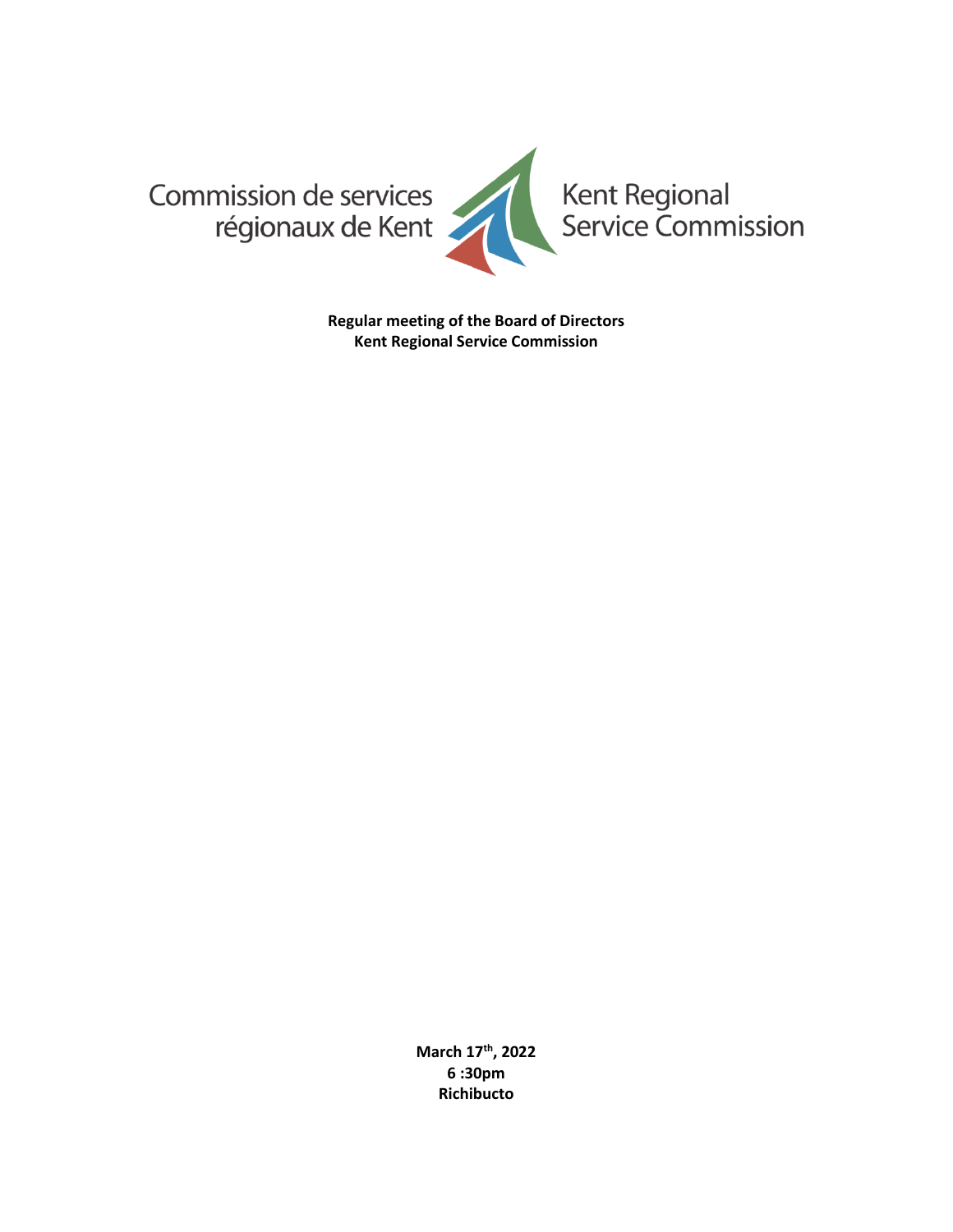## **1. CALL TO ORDER**

Mrs. Pierrette Robichaud opens the meeting at 6:36 p.m., welcomes everyone and asks for a motion to go in camera.

#### 2022-010

It was moved by Docile Cormier and seconded by Danielle Dugas that the meeting go in camera pursuant to Section 68 (1)(c) of the Local Government Act.

Motion carried

#### 2022-011

It was moved by Danielle Dugas and seconded by Paul Lirette that the meeting return to open session.

Motion carried.

## **2. ATTENDANCE**

- ➢ Pierrette Robichaud, Chair of the KRSC and Mayor of the Village of Rogersville
- ➢ Aldéo Saulnier, Mayor of the Town of Bouctouche
- ➢ Daniel Bourgeois, President of the LSD of Grande-Digue
- ➢ Danielle Dugas, Mayor of the Village of Saint-Louis-de-Kent
- ➢ Docile Cormier, President of the LSD of Carleton
- ➢ Éric Tremblay, President of the LSD of Saint-Ignace
- ➢ Gisèle Fontaine, President of the LSD of Saint-Louis
- ➢ Jacques Cormier, President of the LSD of Saint-Paul
- $\triangleright$  Jean-Pierre Richard, Mayor of the Village of Saint-Antoine
- ➢ Marc Goguen, Mayor of the Rural Community of Cocagne
- ➢ Paul Lirette, President of the LSD of Saint-Charles
- ➢ Roger Richard, President of the LSD of Acadieville
- $\triangleright$  Stella Richard, Mayor of the Town of Richibucto
- ➢ Tina Beers, President of the LSD of Harcourt
- ➢ Wayne Carpenter, Mayor of the Village of Rexton

#### **ABSENCES:**

- ➢ Claude LeBlanc, Vice-Chair of the KRSC and President of the LSD of Wellington
- $\triangleright$  Isabelle Godin, Assistant Executive Director of KRSC
- ➢ Kris Morey, President of the LSD of Weldford

#### **OTHERS**

- $\triangleright$  Paul Lang, Executive Director of the KRSC
- ➢ Francine Arsenault, Administrative Assistant of KRSC
- ➢ Francine Babineau, Translator
- ➢ Roger Pitre, EMO
- ➢ Sonia Mazerolle, Rural Settlement Coordinator Kent County
- $\triangleright$  Members of the public

#### **3. CONFLICT OF INTEREST DECLARATIONS**

Nothing to declare.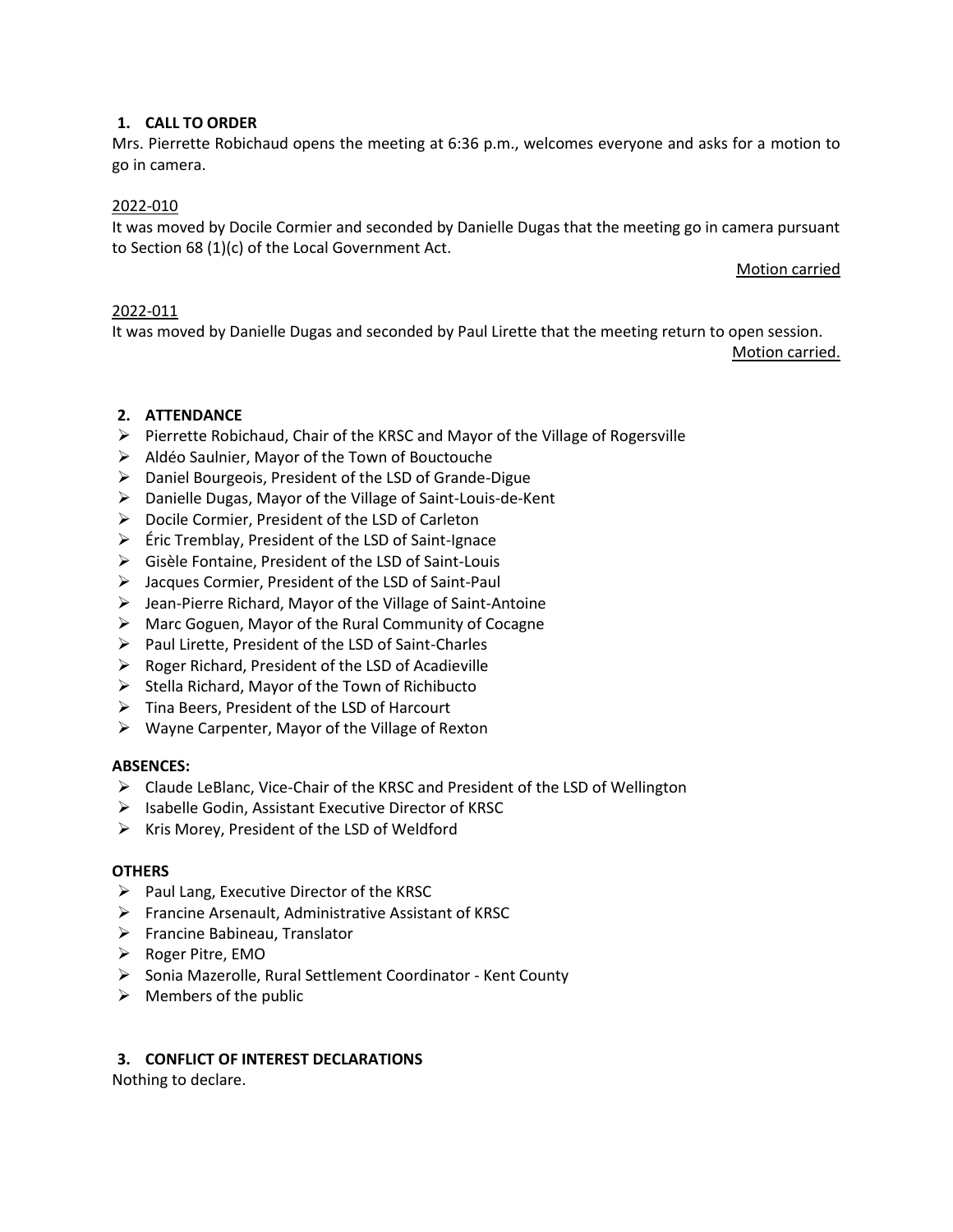# **4. ADOPTION OF THE AGENDA**

# 2022-012

It was moved by Paul Lirette, seconded by Gisèle Fontaine, that the agenda be adopted with the addition to 14 b. Flusher/Sweeper.

Motion carried

# **5. ADOPTION OF THE MINUTES OF FEBRUARY 14TH, 2022**

## 2022-013

It was moved by Aldéo Saulnier, seconded by Jacques Cormier, that the minutes of the February 14th, 2022 regular meeting be approved as presented.

Motion carried

# **6. BUSINESS ARISING FROM THE MINUTES**

# **a. Health Committee**

A meeting was held on Monday, March 14 and the committee is preparing a document with 5 recommendations that will be presented to the BOD for validation.

# **b. Immigration (Sonia Mazerolle)**

Sonia announced that 2 more people have arrived this week and that another person will arrive at the end of March. The French conversation circle is going well with 8 participants. She is still looking for someone to fill the vacant part-time position.

## **c. Local Governance Reform**

Paul Lang gives an update on services. For the Community Development component of CIN, the transition has begun and is going relatively well. A coordinator position, for Community Development as well as Social Inclusion, will be coming out at the end of April, beginning of May for a July 4th start date. An advisory committee that reports to the KRSC Board of Directors will be set up to represent the CIN. It will be made up of a majority of citizens and people who represent the various components of the community (businesses, community groups, people who have experienced poverty, youth, etc.). In terms of transportation, the transition should be fairly smooth. The Rexton Health Foundation has passed a resolution that they will fund the part that the federal government would not fund. The purchase of a van should be done in the fall. The Transportation service is also scheduled to be transferred on July 4th. In terms of recreational and community infrastructure, it will be a mandated service and the province has asked us for a preliminary list of major sub-regional and regional infrastructure (arenas, pools, bowling alleys, etc). Julie Payer Lafrance, along with the Recreation Committee, is preparing a complete list. For Economic Development and Tourism no clear direction from the province has been given.

# **7. PRESENTATION FROM THE PUBLIC**

No presentation.

## **8. CORRESPONDENCE**

- February 15, 2022 DeAnna Hill, Commanding Officer RCMP
- February 25, 2022 Adélard Cormier, President of the CHUDUMONT Foundation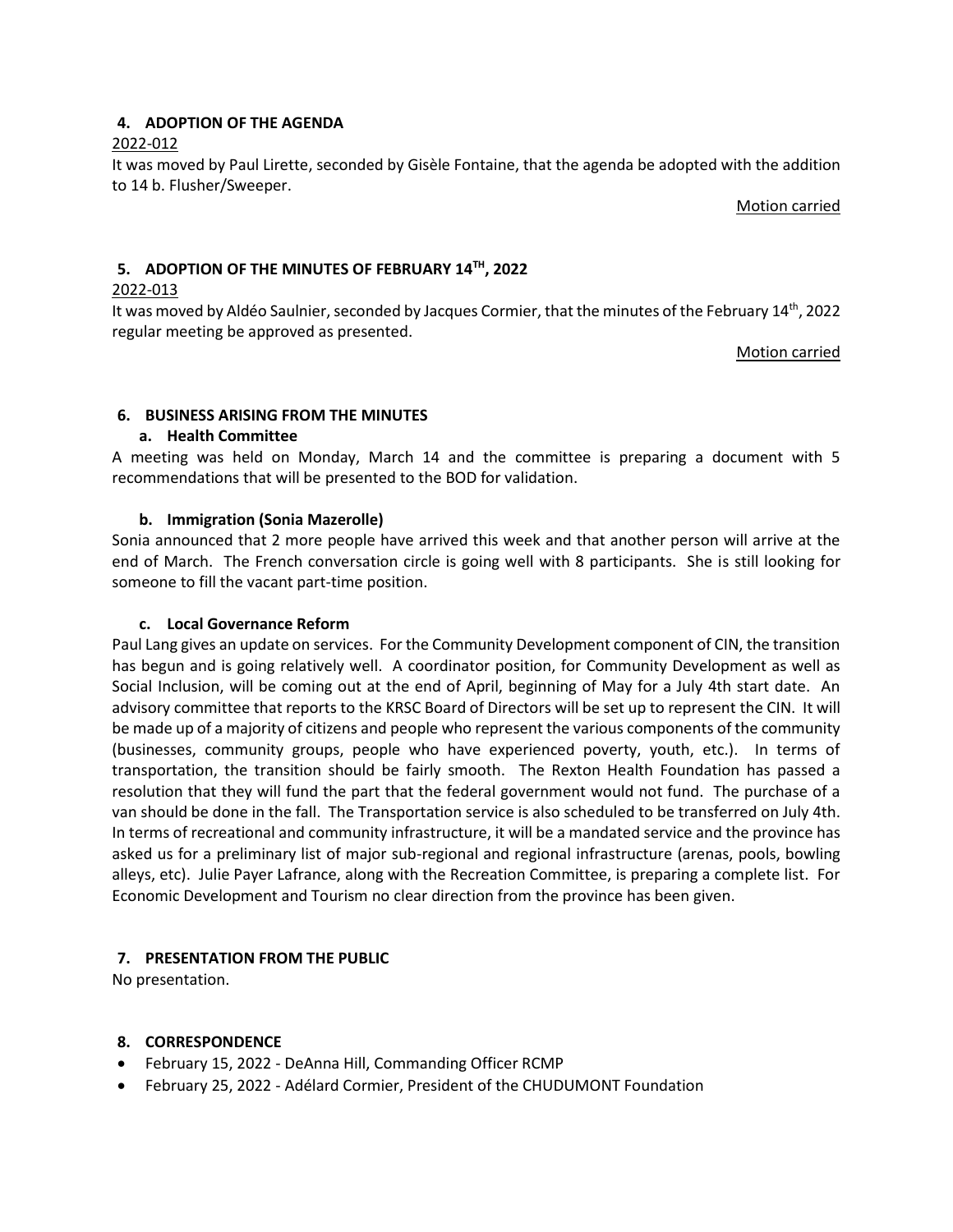#### **9. COMMITTEE REPORTS**

# **a. Finance – Administration – Human ressources**

No report.

# **b. Audit**

The financial statements will be presented to the Board of Directors on April 21. Therefore, the Audit Committee must meet two weeks prior to that date.

#### **c. Kent Community Transportation**

No report

## **10. REPORT ON COLLABORATIVE SERVICES ACTIVITIES**

#### **a. Planning**

The minutes of the January 25<sup>th</sup>, 2022 Planning Advisory Committee meeting and the construction report for February 2022 are circulated.

#### **b. Solid waste**

The minutes of the December 8<sup>th</sup>, 2021 Solid Waste Management Technical Committee meeting and the Solid Waste Report for February 2022 are circulated.

In response to the question asked by Docile Cormier at the February 14th meeting, Paul Lang explainsthat he checked with the South East RSC and was told that they do not have a policy in place, defined or written, but they are making a great effort to ensure that the markets are North American, preferably Canadian, and that the movement of materials is the shortest distance possible.

#### **c. Public safety**

A meeting was held last night, Wednesday, March  $16<sup>th</sup>$ , 2022.

## **d. Emergency measures (Roger Pitre)**

In his report, Roger mentions that although there is a shortage of staff in some departments (vacancies or sick leave), there is no shortage of planning and preparation staff. He understands that the reform is an item that concerns everyone around the table at this time but, that being said, these managers are ready to prepare and verify emergency plans today even if they are not a priority at this time. The managers will be ready when everything is settled with the reform. However, Roger is always available to answer questions and provide training, which can now be done in person, if anyone feels the need.

## **e. Regional community infrastructures (Julie Payer Lafrance)**

No report

## **11. CHAIR REPORT (February 7 to March 5, 2022)**

February 7 - Transition Committee meeting by zoom

February 8 - Health Committee by zoom

February 9 and 10 - Mayors' round table by zoom

February 14 - KRSC Board of Directors by zoom

February 24 - Transition Committee by zoom

February 25 - Meeting with the Aging Well at Home Group by zoom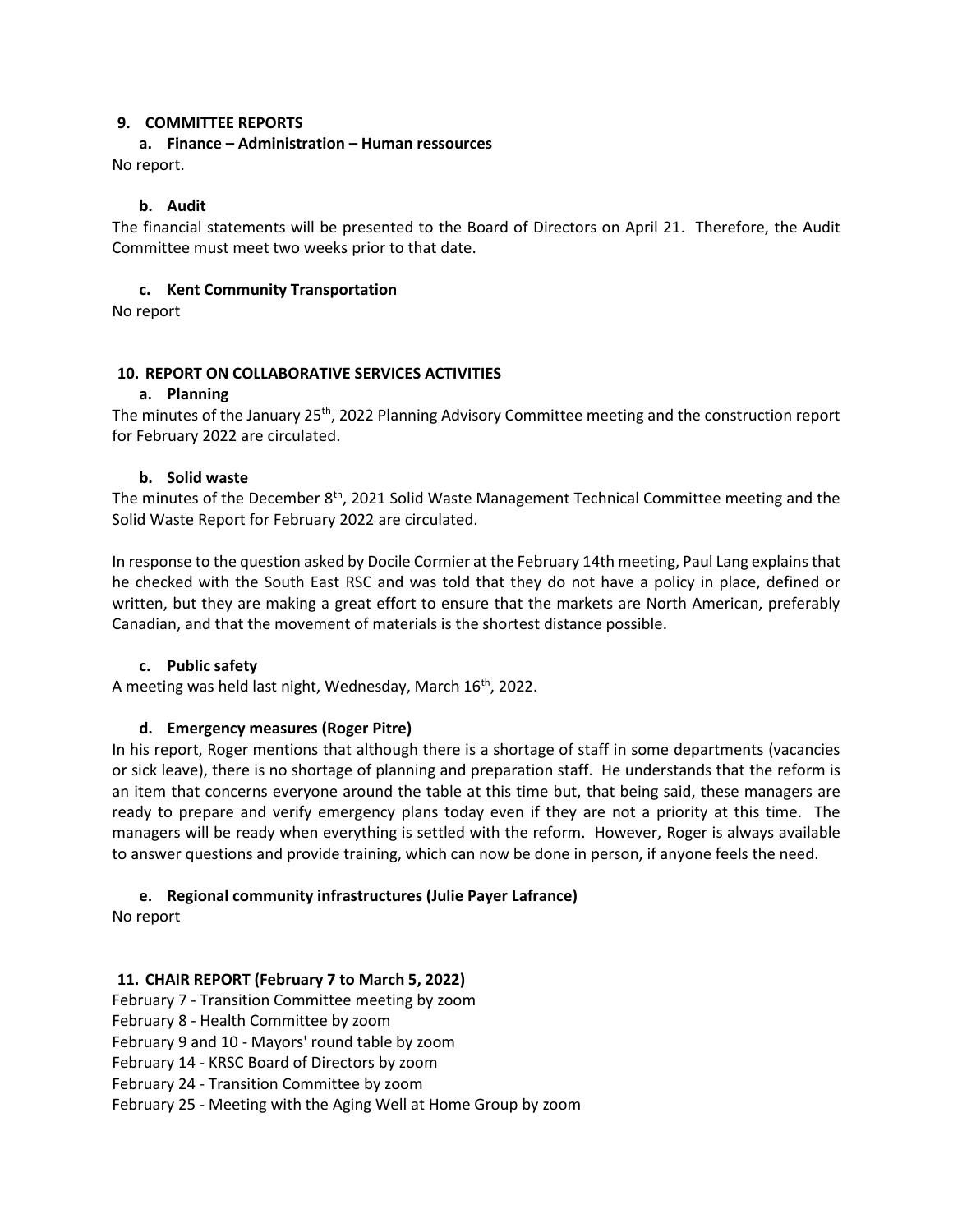- March 1 Economic Development Transition Committee by zoom
- March 2 Meeting with Gérard Belliveau and our ED by zoom
- March 3 Transition Committee in person
- March 4 and 5 Mayors' round table in person

## **12. EXECUTIVE DIRECTOR'S REPORT (February 3 to March 9, 2022)**

FEBRUARY 3 - Meeting for "Sweeper" and "Flusher" by Zoom FEBRUARY 3 - Meeting with Ryan Donaghy (EGL) and ED of municipalities by Teams FEBRUARY 3 - Black Arcs and KRSC phone call regarding community transportation FEBRUARY 7 - Transition team meeting by Zoom FEBRUARY 7 - Meeting with Resiliency Committee for trails by Zoom FEBRUARY 7 - Health Committee meeting by Zoom FEBRUARY 8 - Meeting with KRSC Chair, Vice Chair and ED FEBRUARY 8 - CIN and Community Transportation (ESIC) meeting by Zoom FEBRUARY 9 - Meeting - Town of Bouctouche Career Fair FEBRUARY 9 – KRSC and CIN transition meeting in Richibucto FEBRUARY 9 - COVID update by Teams FEBRUARY 10 – RSC ED meeting by Zoom FEBRUARY 10 - RIC transition working group (ESIC) by Zoom FEBRUARY 11 - CPANB Board meeting by Zoom FEBRUARY 11 – ED and RSC meeting by Zoom FEBRUARY 14 - Board of Directors meeting by Zoom FEBRUARY 15 - KRSC and CMNCP meeting for Community Safety Plan by Teams FEBRUARY 16 - Contract review with ESIC by phone FEBRUARY 17 - Discussion on printing of Trail Guide by Teams FEBRUARY 17 – AMANB meeting by Zoom FEBRUARY 17 - CIN/RSC contract review by Teams FEBRUARY 18 - Federal and Provincial Government announcement on Community Projects FEBRUARY 22 - Zoom meeting with Black Arcs and KRSC regarding community transportation FEBRUARY 23 - Kent County mapping project with DAAF by Teams FEBRUARY 23 - KRSC and CIN Kent meeting in Richibucto FEBRUARY 24 – RSC ED meeting by Zoom FEBRUARY 24 - CMNCP Board meeting by Zoom FEBRUARY 24 - CIN Transition working group (ESIC) by Zoom FEBRUARY 25 – Parle Parle Jase Jase to discuss reform by phone FEBRUARY 25 - Meeting with Bien Vieillir Chez Soi Cocagne in Bouctouche FEBRUARY 25 - Solid waste strategy discussion FEBRUARY 28 - Meeting with René Côté (Economic Development) in Bouctouche FEBRUARY 28 - Trail poster meeting with Tourism, Heritage and Culture by Zoom MARCH 1 - KRSC and CMNCP meeting for Community Safety Plan by Teams MARCH 1 - NB Rural Housing Development meeting: project review and comments - Zoom MARCH 1 - Economic Development and Transition Team meeting - Zoom MARCH 1 - Rexton Health Foundation meeting regarding community transportation MARCH 2 - CMNCP/UdeM/KRSC project meeting MARCH 2 - Discussion regarding printer lease by Teams MARCH 2 - Discussion of Community Resiliency Workshop by Teams

MARCH 3 - Meeting with Roger Doiron in Richibucto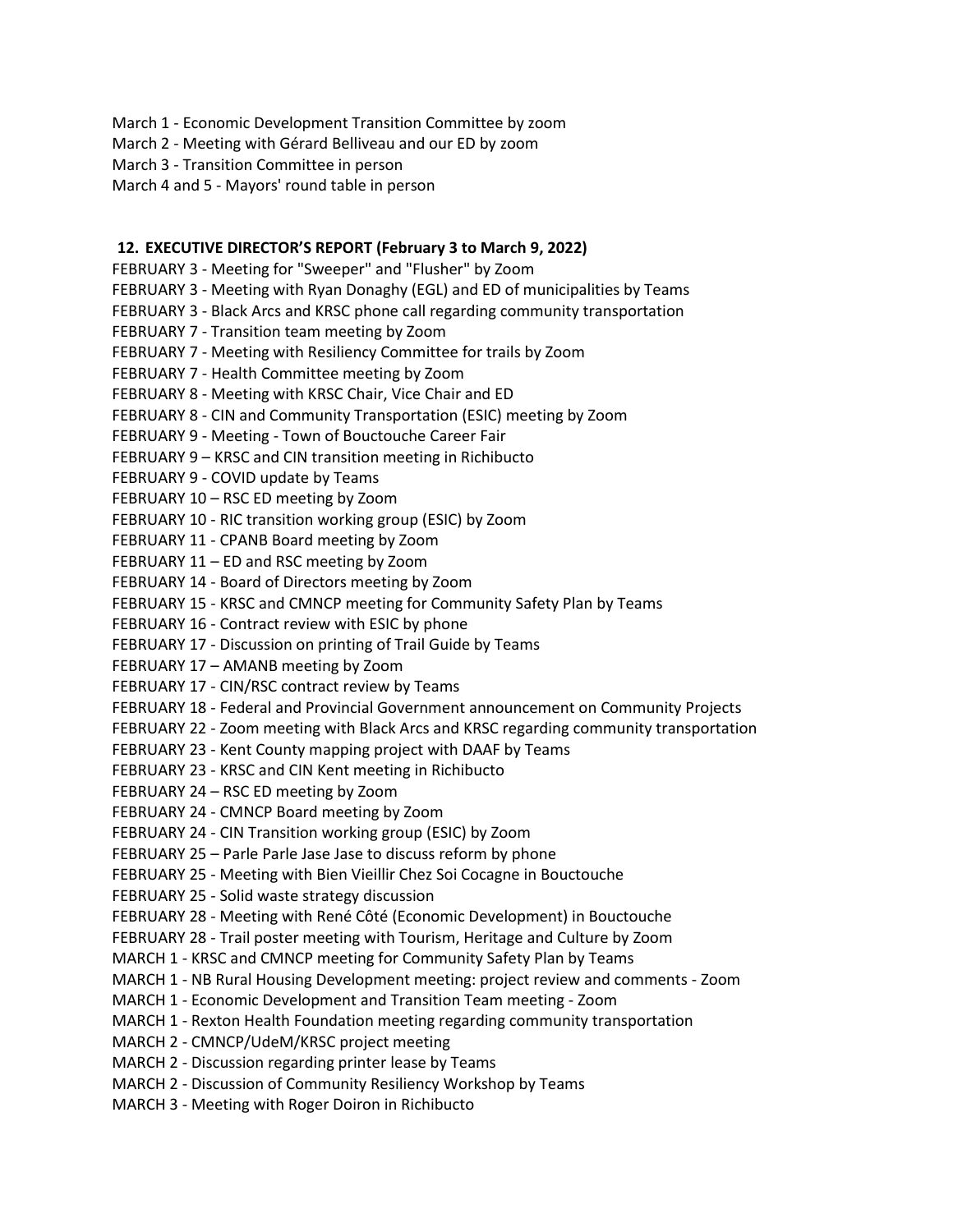- MARCH 3 Black Arcs and KRSC meeting in Richibucto
- MARCH 3 Dinner with Transition Leader and KRSC in Richibucto

MARCH 3 - Transition Committee meeting in Richibucto

# **13. RESOLUTIONS**

Paul Lang gives some explanations.

# **a. Federal Electoral Redistribution Map 2022**

WHEREAS the Federal Government revises the electoral map every 10 years.

WHEREAS following the 2021 Census there are significant changes in the population of the Province of New Brunswick.

WHEREAS the population changes could have an impact on the boundaries of the Beauséjour and Miramichi/Grand-Lake districts.

WHEREAS some communities in the Kent region could end up in another district than the one they are now.

# 2022-015

Be it therefore resolved that the Kent RSC request a meeting with the Electoral Boundaries Commission to discuss the region and its positioning in the current versus the proposed boundaries.

Moved by : Éric Tremblay Seconded by: Gisèle Fontaine

## Motion carried

# **14. NEW BUSINESS**

Paul Lang explains that fuel costs have been increasing in the last few weeks and that KRSC is asking the Board to review the mileage rate on a temporary basis until it stabilizes. The Board chose the weekly option.

## **a. Rate per kilometer**

WHEREAS the cost of gasoline at the pump is on the rise and may remain so for several more weeks. WHEREAS Kent RSC Board, staff and committee members must travel regularly in the performance of their duties.

WHEREAS the residential waste collection contracts include a fuel price adjustment clause to mitigate the impact of an increase in the price at the pump on operating costs.

WHEREAS the residential waste collection contracts use the average monthly pump cost from Natural Resources Canada for Moncton in the adjustment calculations.

WHEREAS staff members will be encouraged to limit their travel so that these changes do not negatively impact our budgets

WHEREAS the current rate is \$0.45/km, and this motion will not allow the rate to be lower than that. WHEREAS fuel price is normally adjusted once a week.

## 2022-016

It is therefore resolved that the Kent RSC Board of Directors adopt a new rate per kilometer for each \$0.10 increase or decrease in fuel price for 6 months, **based on the weekly average fuel cost** for the Moncton area from Natural Resources Canada. The rate would increase as follows: